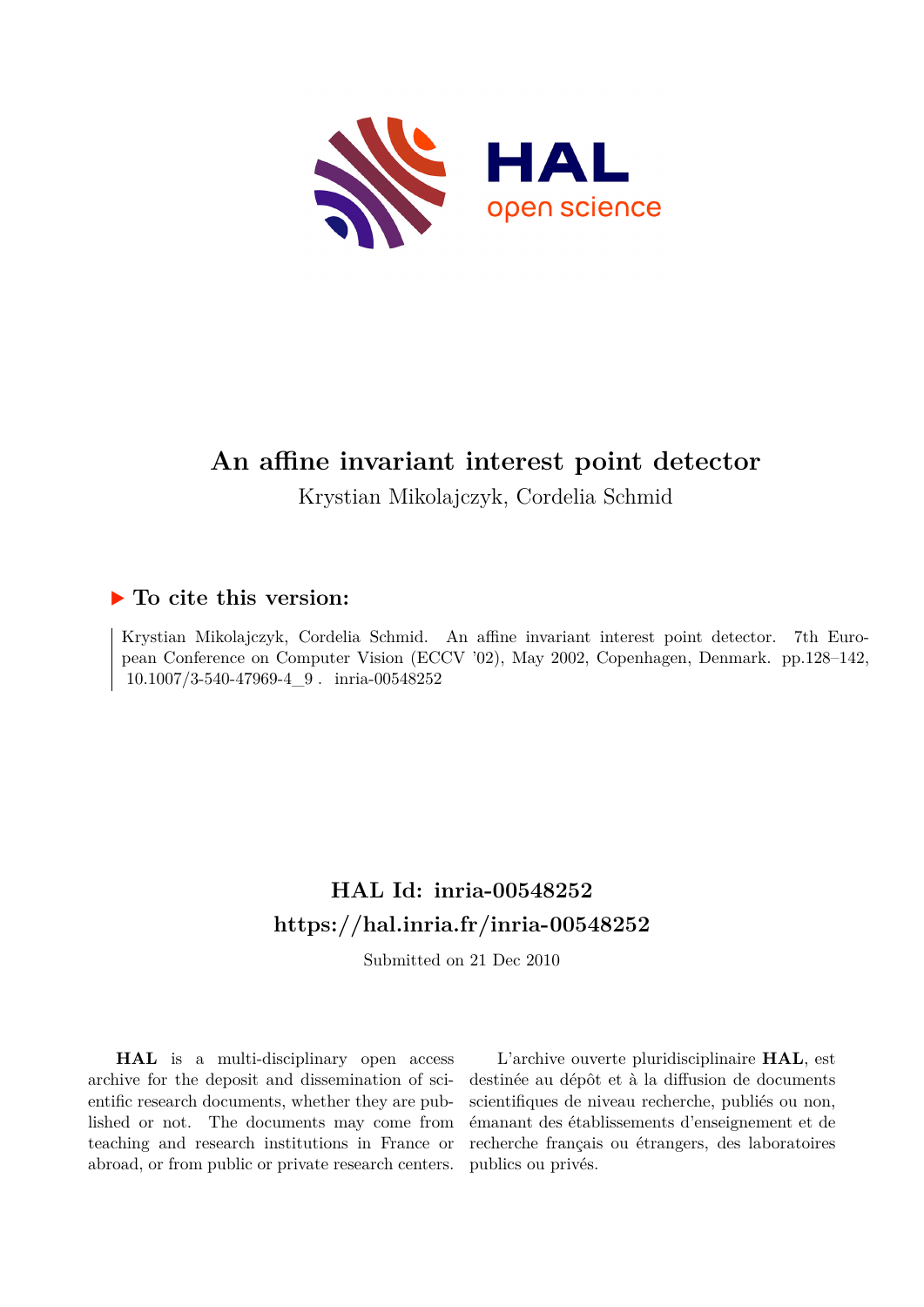## An affine invariant interest point detector

Krystian Mikolajczyk and Cordelia Schmid

INRIA Rhˆone-Alpes & GRAVIR-CNRS 655, av. de l'Europe, 38330 Montbonnot, France {Name.Surname}@inrialpes.fr http://www.inrialpes.fr/movi

Abstract. This paper presents a novel approach for detecting affine invariant interest points. Our method can deal with significant affine transformations including large scale changes. Such transformations introduce significant changes in the point location as well as in the scale and the shape of the neighbourhood of an interest point. Our approach allows to solve for these problems simultaneously. It is based on three key ideas : 1) The second moment matrix computed in a point can be used to normalize a region in an affine invariant way (skew and stretch). 2) The scale of the local structure is indicated by local extrema of normalized derivatives over scale. 3) An affine-adapted Harris detector determines the location of interest points. A multi-scale version of this detector is used for initialization. An iterative algorithm then modifies location, scale and neighbourhood of each point and converges to affine invariant points. For matching and recognition, the image is characterized by a set of affine invariant points ; the affine transformation associated with each point allows the computation of an affine invariant descriptor which is also invariant to affine illumination changes. A quantitative comparison of our detector with existing ones shows a significant improvement in the presence of large affine deformations. Experimental results for wide baseline matching show an excellent performance in the presence of large perspective transformations including significant scale changes. Results for recognition are very good for a database with more than 5000 images.

Keywords : Image features, matching, recognition.

#### 1 Introduction

Local characteristics have shown to be well adapted to matching and recognition, as they allow robustness to partial visibility and clutter. The difficulty is to obtain invariance under arbitrary viewing conditions. Different solutions to this problem have been developed over the past few years and are reviewed in section 1.1. These approaches first detect features and then compute a set of descriptors for these features. They either extract invariant features (and descriptors) or they compute invariant descriptors based on non-invariant features. In the case of significant transformations feature detection has to be adapted to the transformation, as at least a subset of the features must be present in both images in order to allow for correspondences. Features which have shown to be particularly appropriate are interest points. Scale invariant interest points detectors have been presented previously [10, 11]. However, none of the existing interest point detectors is invariant to affine transformations. In this paper we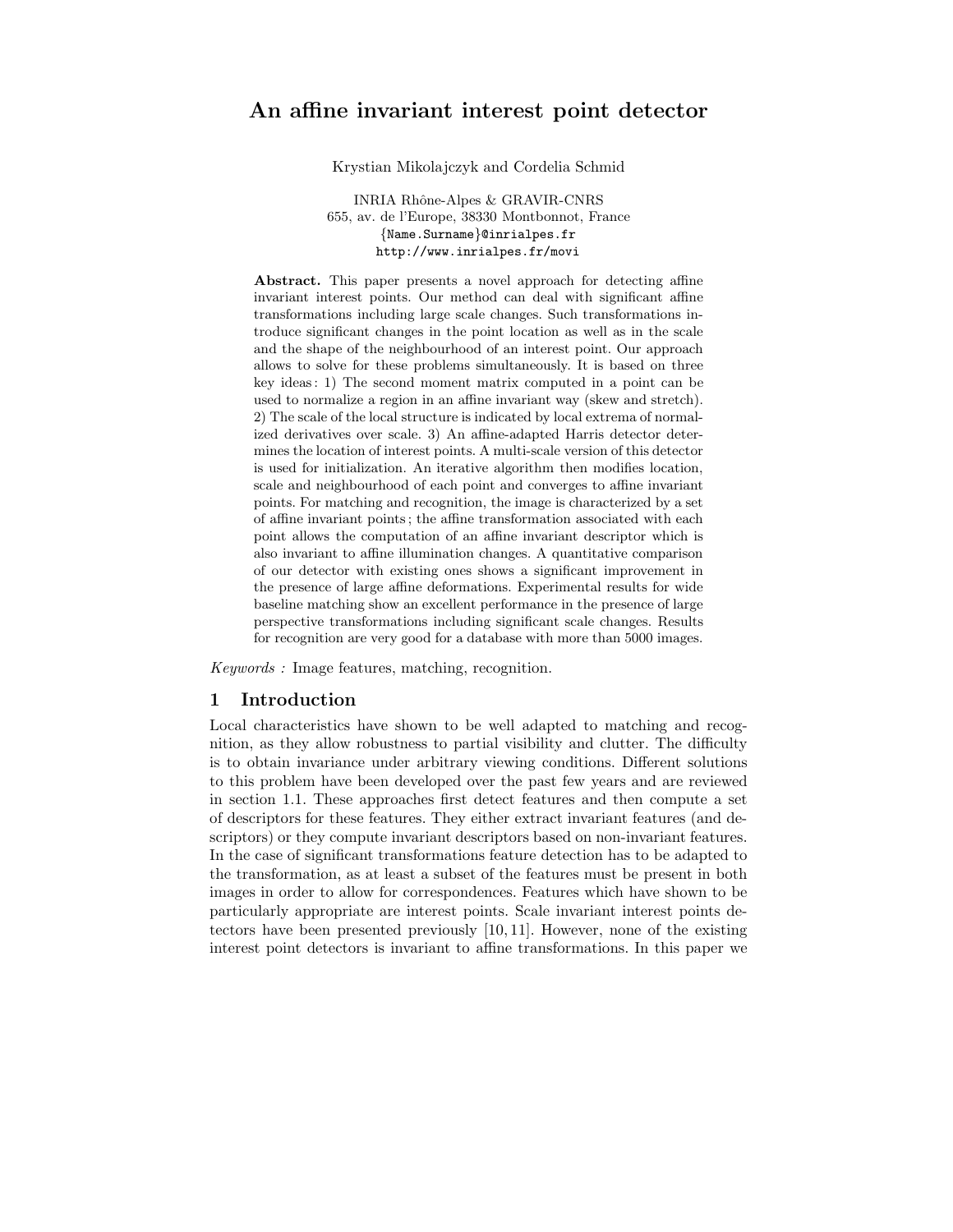present an affine invariant interest point detector. For each interest point we simultaneously adapt location as well as scale and shape of the neighbourhood. We then obtain a truly affine invariant image description which gives excellent results in the presence of arbitrary viewpoint changes. Note that a perspective transformation of a smooth surface can be locally approximated by an affine transformation.

#### 1.1 Related work

Feature detection. Interest points are local features for which the signal changes two-dimensionally. They can be extracted reliably, are robust to partial visibility and the information content in these points is high. One of the first recognition techniques based on interest points has been proposed by Schmid and Mohr [14]. The points are extracted with the Harris detector [5] which is invariant to image rotation. To obtain invariance to scale changes interest points can be extracted in the scale space of an image [7]. Dufournaud et al. [3] use a multi-scale framework to match images at different scales. Interest points and descriptors are computed at several scales. A robust matching algorithm allows to select the correct scale. In the context of recognition, the complexity of a multi-scale approach is prohibitive. Lowe [10] proposes an efficient algorithm for recognition based on local extrema of difference-of-Gaussian filters in scale-space. Mikolajczyk and Schmid [11] use a multi-scale framework to detect points and then apply scale selection [8] to select characteristic points. These points are invariant to scale changes and allow matching and recognition in the presence of large scale factors. Tuytelaars and Van Gool [16] detect affine invariant regions based on image intensities. However, the number of such regions in an image is limited and depends on the content. They use colour descriptors computed for these regions for wide baseline matching.

Wide baseline matching and recognition. The methods presented in the following use standard feature detectors. They rely on the accuracy of these features which is a limitation in the presence of significant transformations.

Pritchett and Zisserman [12] estimate homographies of local planar surfaces in order to correct the cross-correlation and grow regions. The homographies are obtained by matching regions bound by four line segments. This approach has been applied to wide baseline matching and it is clearly difficult to extend to retrieval. Tell and Carlsson [15] also address the problem of wide baseline matching and use an affine invariant descriptors for point pairs. They compute an affine invariant Fourier description of the intensity profile along a line connecting two points. The description is not robust unless the two points lie on the same planar surface. Baumberg [2] extracts interest points at several scales and then adapts the shape of the region to the local image structure using an iterative procedure based on the second moment matrix [9]. Their descriptors are affine invariant for fixed scale and location, that is the scale and the location of the points are not extracted in an affine invariant way. The points as well as the associated regions are therefore not invariant in the presence of large affine transformations, see section 3.3 for a quantitative comparison to our approach. Furthermore, approximately four times more points are detected in comparison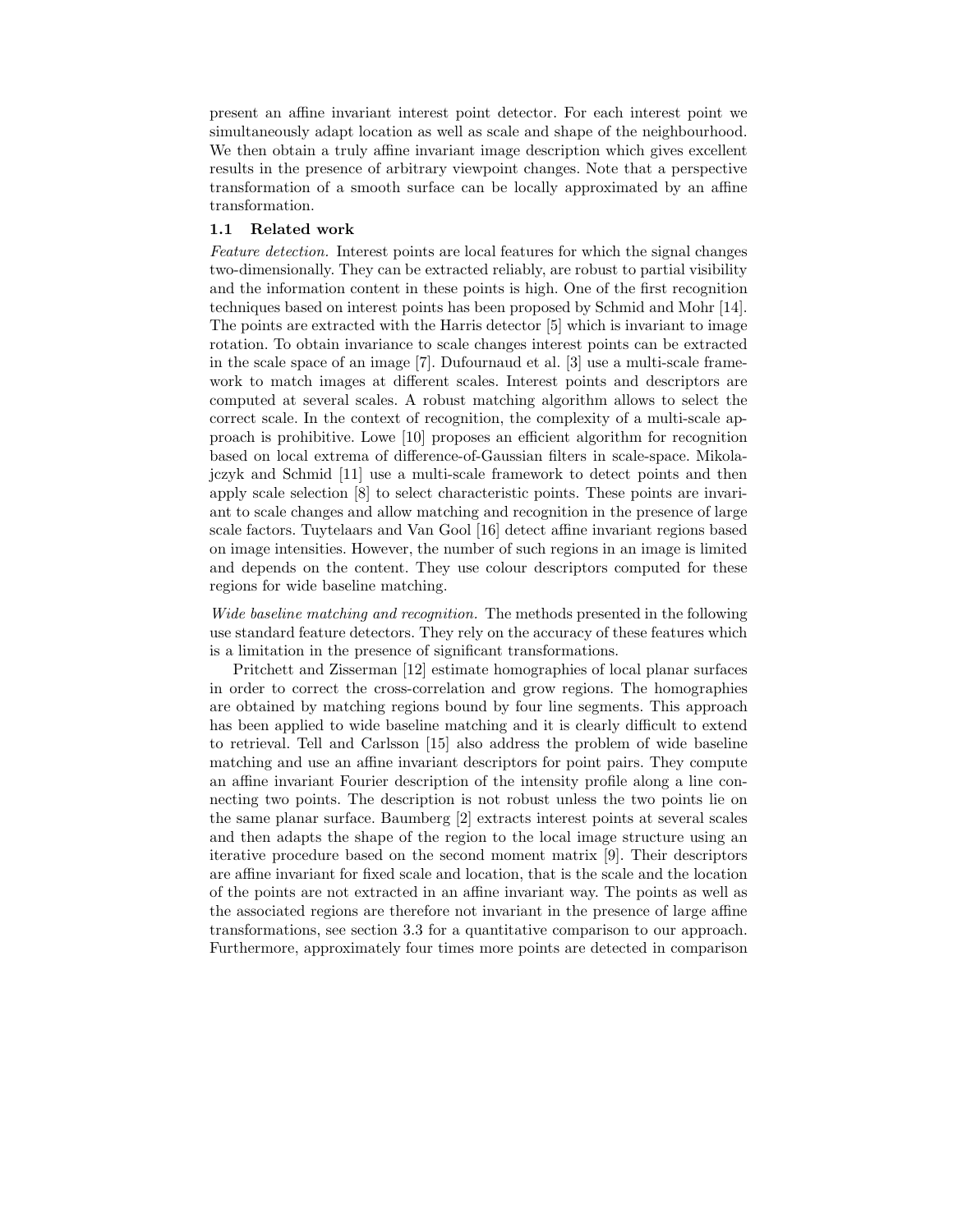to our method. This increases the probability of false matches and in the case of retrieval the complexity is prohibitive. In our approach points that correspond to the same physical structure, but are detected at different locations in scale space, converge to the same point location. The number of points is therefore reduced. The properties of the second moment matrix were also explored by Schaffalitzky and Zisserman [13], but their goal was to obtain an affine invariant texture descriptor.

#### 1.2 Our approach

A uniform Gaussian scale-space is often used to deal with scale changes [3, 7, 10, 11]. However, an affine Gaussian scale-space is too complex to be practically useful, as three parameters have to be determined simultaneously. In this paper we propose a realistic solution which limits the search space to the neighbourhood of points and uses an iterative search procedure. Our approach is based on a method introduced by Lindeberg and Garding [9] which iteratively estimates an affine invariant neighbourhood. They explore the properties of the second moment descriptor to recover the surface orientation and compute the descriptors with non uniform Gaussian kernels.

Our affine invariant interest point detector is an affine-adapted version of the Harris detector. The affine adaptation is based on the second moment matrix [9] and local extrema over scale of normalized derivatives [8]. Locations of interest points are detected by the affine-adapted Harris detector. For initialization, approximate localizations and scales of interest points are extracted by the multi-scale Harris detector. For each point we apply an iterative procedure which modifies position as well as scale and shape of the point neighbourhood. This allows to converge toward a stable point that is invariant to affine transformations. This detector is the main contribution of the paper. Furthermore, we have developed a repeatability criterion which takes into account the point position as well as the shape of the neighbourhood. A quantitative comparison with existing detectors [2, 11] shows a significant improvement of our method in the presence of large affine transformations. Results for wide baseline matching and recognition based on our affine invariant points are excellent in the presence of significant changes in viewing angle and scale and clearly demonstrate their invariance.

Overview. This paper is organized as follows. Section 2 introduces the key ideas of our approach. In section 3 our affine invariant interest point detector is described in detail and compared to existing approaches. The matching and recognition algorithm is outlined in section 4. Experimental results are given in section 5.

#### 2 Affine Gaussian scale-space

In this section we extend the idea of searching interest points in the scale space representation of an image and propose to search points in an affine Gaussian scale space. We extend the approach proposed in [11] ; this approach explores the properties of the uniform Gaussian scale space and can handle significant scale changes. It is based on interest points which are local maxima of the Harris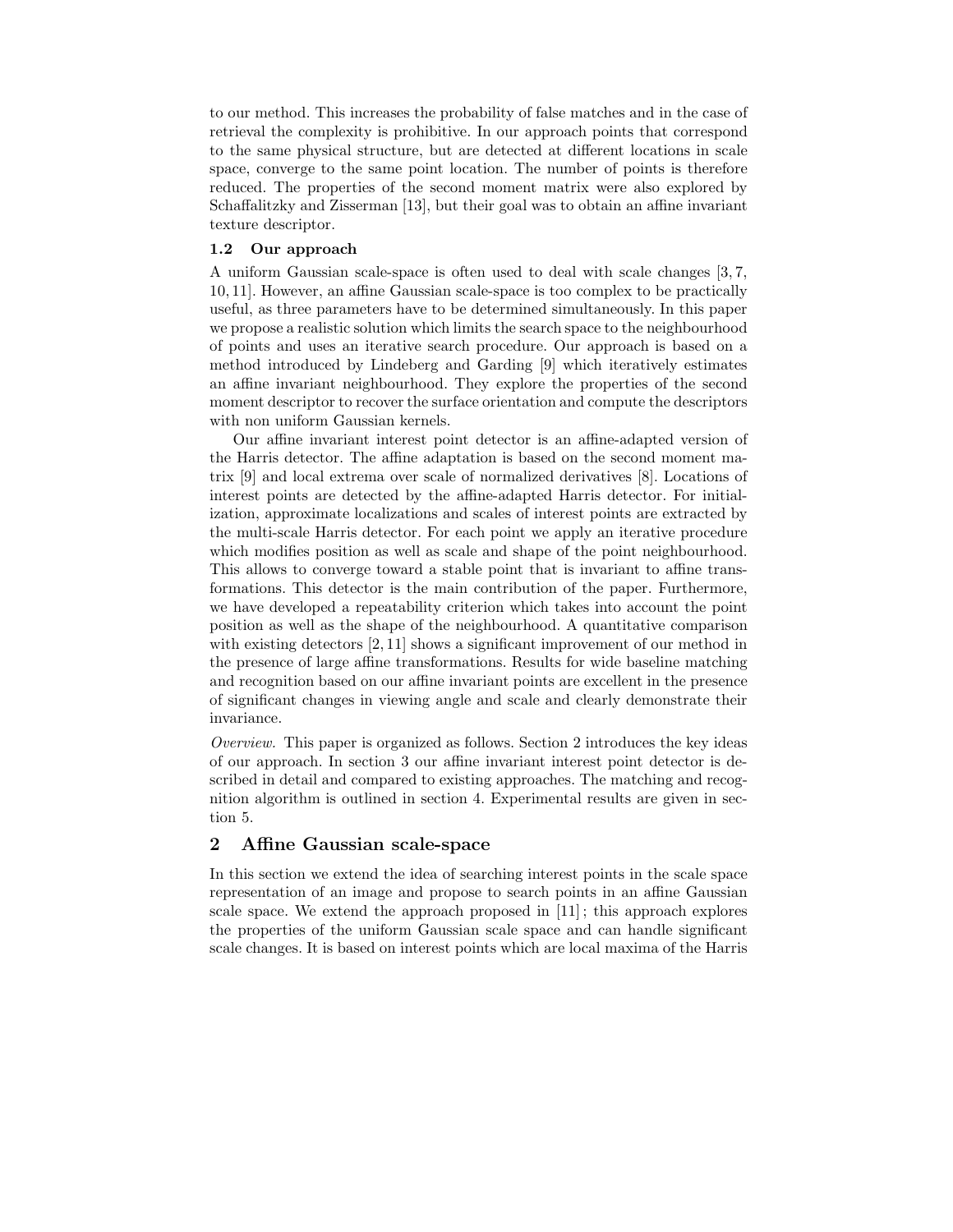measure above a threshold. The Harris measure is the second moment matrix and describes the gradient distribution in a local neighbourhood of a point  $x$ :

$$
\mu(\mathbf{x}, \sigma_I, \sigma_D) = \sigma_D^2 g(\sigma_I) * \begin{bmatrix} L_x^2(\mathbf{x}, \sigma_D) & L_x L_y(\mathbf{x}, \sigma_D) \\ L_x L_y(\mathbf{x}, \sigma_D) & L_y^2(\mathbf{x}, \sigma_D) \end{bmatrix}
$$
(1)

$$
\det(\mu) - \alpha \text{trace}^2(\mu) > threshold \tag{2}
$$

where  $\sigma_I$  is the integration scale,  $\sigma_D$  the derivation scale, g the Gaussian and L the image smoothed by a Gaussian (cf. equation 3). To deal with significant scale changes, points are extracted at several scales and the characteristic scale is determined by automatic scale selection [8]. Scale selection is based on the maximum of the normalized Laplacian  $|\sigma^2(L_{xx}(\mathbf{x}, \sigma) + L_{yy}(\mathbf{x}, \sigma))|$  where derivatives are computed with uniform Gaussian filters. A problem occurs in the case of affine transformations where the scale changes are not necessarily the same in all directions. In this case the selected scale does not reflect the real transformation of a point. It is well known that the local Harris maxima have different spatial locations when extracted at different detection scales (see figure 1). Thus, an additional error is introduced to the location of the point if the detection scales do not correspond to the scale factor between corresponding image patterns. In the case of affine transformations the detection scales in  $x$  and  $y$  directions have to vary independently to deal with possible affine scaling. Suppose both scales can be adapted to the local image structure. Hence, we face the problem of computing the second moment matrix in affine Gaussian scale space, where a circular window is replaced by an ellipse. An affine scale-space can be generated by convolution with non-uniform Gaussian kernels:

$$
g(\Sigma) = \frac{1}{2\pi\sqrt{det \Sigma}} \exp^{-\frac{\mathbf{x}^T \Sigma^{-1} \mathbf{x}}{2}},
$$

where  $\mathbf{x} \in \mathcal{R}^2$ . If the matrix  $\Sigma$  is equal to an identity matrix multiplied by a scalar, this function corresponds to a uniform Gaussian kernel. Given any image function  $I(\mathbf{x})$  the derivatives can be defined by

$$
L_x(\mathbf{x}; \Sigma) = \frac{\partial}{\partial x} g(\Sigma) * I(\mathbf{x})
$$
\n(3)

This operation corresponds to the convolution with a rotated elliptical Gaussian kernel. If traditional uniform Gaussian filters are used, we deal with a three dimensional space  $(x, y, \sigma)$ , and the Gaussian kernel is determined by one scale parameter  $\sigma$ . If  $\Sigma$  is a symmetric positive definite 2x2 matrix, the number of degrees of freedom of the kernel is three, which leads to a complex high dimensional search space. Thus, we have to apply additional constraints to reduce the search.

The selection of detection scales can be based on the second moment matrix. For a given point  $x$  the second moment matrix  $\mu$  in non-uniform scale space is defined by

$$
\mu(\mathbf{x}, \Sigma_I, \Sigma_D) = g(\Sigma_I) * ((\nabla L)(\mathbf{x}, \Sigma_D)(\nabla L)(\mathbf{x}, \Sigma_D)^T)
$$

where  $\Sigma_I$  and  $\Sigma_D$  are the covariance matrices which determine the integration and the derivation Gaussian kernels. To reduce the search space we impose the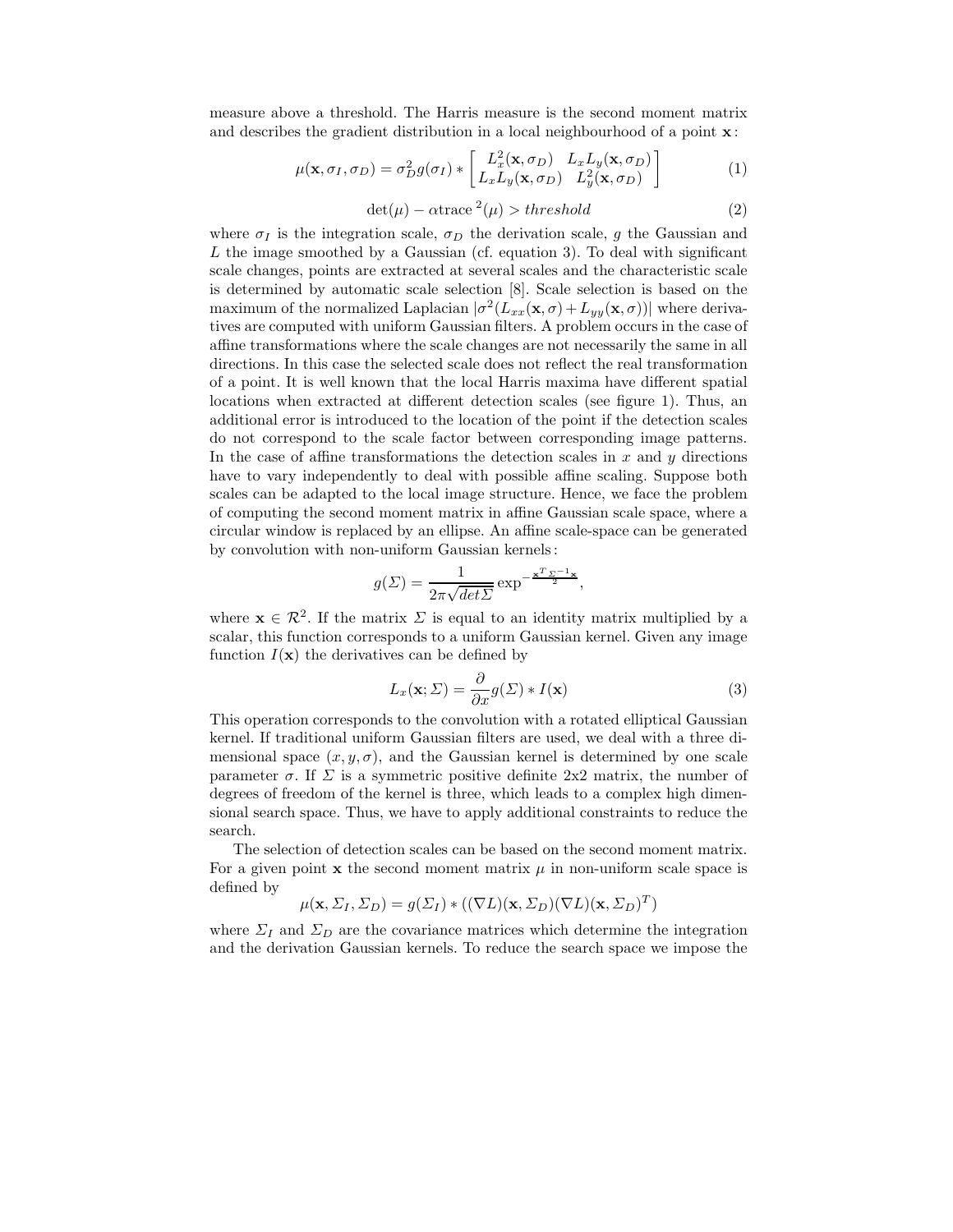condition  $\Sigma_I = a \Sigma_D$ , where a is a scalar.

Consider an affine transformed point  $x_L = Ax_R$ , the matrices  $\mu$  are related by

$$
\mu(\mathbf{x}_L, \Sigma_{I,L}, \Sigma_{D,L}) = A^T \mu(A \mathbf{x}_R, A \Sigma_{I,L} A^T, A \Sigma_{D,L} A^T) A
$$
(4)

Lindeberg [9] showed that if the second moment descriptor of the point  $x_L$ verifies

 $\mu(\mathbf{x}_L, \Sigma_{I,L}, \Sigma_{D,L}) = M_L \qquad \Sigma_{I,L} = t M_L^{-1} \qquad \Sigma_{D,L} = d M_L^{-1}$ 

and the descriptor of the point  $x_R$  verifies corresponding conditions

 $\mu(\mathbf{x}_R, \Sigma_{I,R}, \Sigma_{D,R}) = M_R$   $\Sigma_{I,R} = tM_R^{-1}$   $\Sigma_{D,R} = dM_R^{-1}$ 

then the matrices  $M_L$  and  $M_R$  are related by

$$
M_L = A^T M_R A \t A = M_R^{-1/2} R M_L^{1/2} \t \Sigma_R = A \Sigma_L A^T \t (5)
$$

where R is an arbitrary rotation. Note that the scalars  $t$  and  $d$  are the integration and derivation scales respectively. The relation 5 verifies equation 4. The proof and the outline of an iterative method for computing the matrices can be found in [9]. Matrices  $M_L$  and  $M_R$ , computed under these conditions, determine corresponding regions defined by  $x^T M x = 1$ . Baumberg [2] shows that if the neighbourhoods of points  $x_L$ ,  $x_R$  are normalized by transformations  $\mathbf{x}_i'$  $L \mapsto M_L^{-1/2} \mathbf{x}_L$  and  $\mathbf{x}'_R \mapsto M_R^{-1/2} \mathbf{x}_R$  respectively, then the normalized regions are related by a pure rotation  $\mathbf{x}'_1$  $L'_L \mapsto R\mathbf{x}'_R$ . In the normalized frames  $M'_L$  and  $M'_R$ are equal up to a pure rotation matrix. In other words, the intensity patterns in the normalized frames are isotropic. We extend the approach proposed in [11]. We first transform the image locally to obtain an isotropic region and then search for a local Harris maximum and a characteristic scale. We then obtain a method for detecting points and regions invariant to affine transformations.

### 3 Affine invariant point detector

In order to limit the search space we initialize the affine detector with interest points extracted by the multi-scale Harris detector [3]. Any detector can be used to determine the spatial localization of the initial points. However, the Harris detector is based on the second moment matrix, and therefore naturally fits into our framework. To obtain the shape adaptation matrix for each interest point we compute the second moment descriptor with automatically selected integration and derivation scale. The outline of our detection method is presented in the following :

- the spatial localization of an interest point for a given scale and shape is determined by the affine-adapted Harris detector,
- the integration scale is selected at the extremum over scale of normalized derivatives,
- the derivation scale is selected at the maximum of normalized isotropy,
- the shape adaptation matrix normalizes the point neighbourhood.

In the following we discuss in detail each step of the algorithm.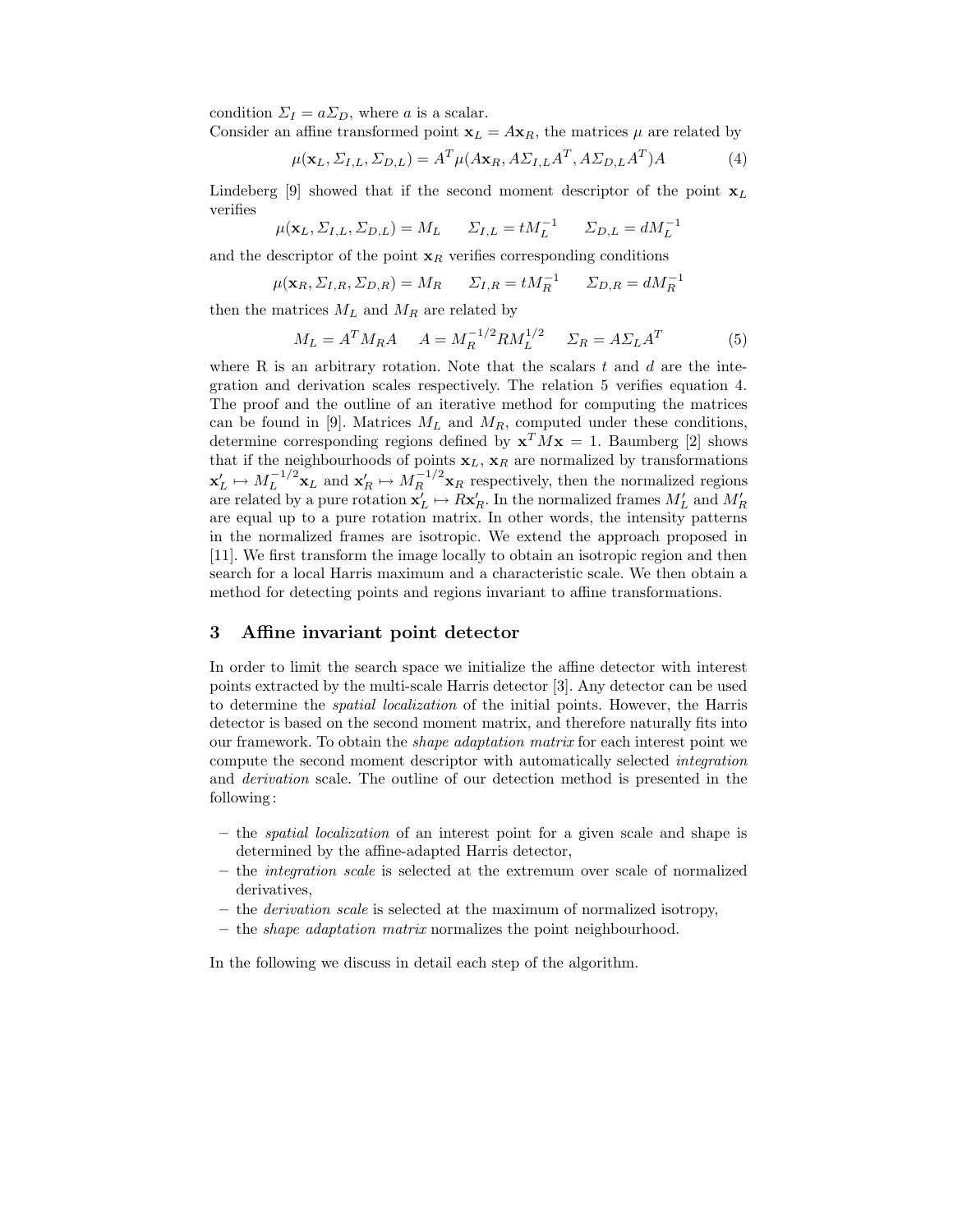Shape adaptation matrix. Our iterative shape adaptation method works in the transformed image domain. Instead of applying an adapted Gaussian kernel we can transform the image and apply a uniform kernel. A recursive implementation of the uniform Gaussian filters can then be used for computing  $L_x$  and  $L_y$ . The second moment matrix is computed according to equation 1. A local window is transformed by  $U^{(k-1)} = (\mu^{-\frac{1}{2}})^{(k-1)} \cdots (\mu^{-\frac{1}{2}})^{(1)} \cdot U^{(0)}$  in step  $(k)$  of the iterative algorithm. In the following we refer to this operation as  $U$ -transformation. Note that a new  $\mu$  matrix is computed at each iteration and that the U matrix is the concatenation of square roots of the second moment matrices. By keeping the larger eigenvalue  $\lambda_{max}(U) = 1$  we assure that the original image is not under-sampled. This implies that the image patch is enlarged in the direction of  $\lambda_{min}(U)$ . For a given point the integration and the derivation scale determine the second moment matrix  $\mu$ . These scale parameters are automatically detected in each iteration step. Thus, the resulting  $\mu$  matrix is independent of the initial scale.

Integration scale. For a given spatial point we can automatically select its characteristic scale. In order to preserve invariance to scale changes we select the integration scale  $\sigma_I$  for which the normalized Laplacian  $|\sigma^2(L_{xx}(\sigma) + L_{yy}(\sigma))|$ attains a local maximum over scale [9]. Keeping this scale constant during iterations can be sufficient in the presence of weak affine distortions. In the case of large affine deformations the scale change is in general very different for the  $x$  and  $y$  directions. Thus, the characteristic scale detected in the image domain and in its U-transformed version can be significantly different. It is, therefore, essential to select the integration scale after each estimation of the  $U$  transformation. This allows to converge towards a solution where the scale and the second moment matrix do not change any more.

Derivation scale. The local derivation scale is less critical and can be set proportional to the integration scale  $\sigma_D = s\sigma_I$ . The factor s should not be too small, otherwise the smoothing is too large with respect to the derivation. On the other hand s should be small enough such that  $\sigma<sub>I</sub>$  can average the covariance matrix  $\mu(\mathbf{x}, \sigma_D, \sigma_I)$  by smoothing. Factor s is commonly chosen from the range  $[0.5, \ldots, 0.75]$ . Our solution is to select the derivation scale for which the local isotropy assumes a maximum over this range of scales. The local isotropy is measured by the local gradient distribution  $\mu$  (equation 1). To obtain a normalized measure we use the eigenvalue ratio  $(\lambda_{min}(\mu)/\lambda_{max}(\mu))$ . Given the integration scale  $\sigma_I$  we select  $s \in [0.5, \ldots, 0.75]$  for which the ratio assumes a maximum. The factor s has an important influence on the convergence of the second moment matrix. The iterative procedure converges toward a matrix with equal eigenvalues. The smaller the difference between the eigenvalues  $(\lambda_{max}(\mu), \lambda_{min}(\mu))$  of the initial matrix, the closer is the final solution and the faster the procedure converges. Note that the Harris measure (equation 2) already selects the points with two large eigenvalues. A large difference between the eigenvalues leads to a large scaling in one direction by the U-transformation and the point does not converge to a stable solution due to noise. Thus, the selection of the local scale allows to obtain a reasonable eigenvalue ratio and allows convergence for points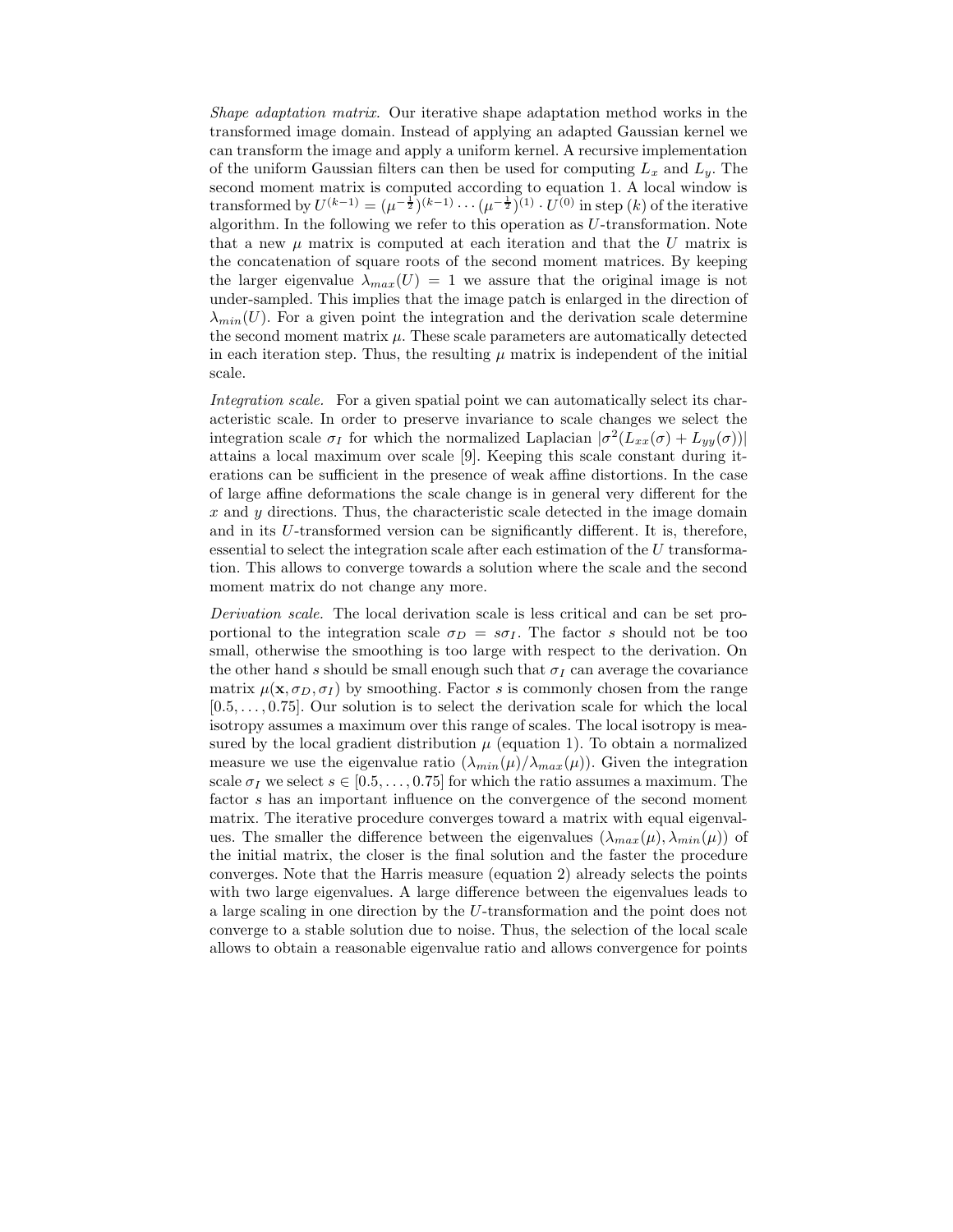which would not converge if the ratio is too large. A similar approach for local scale selection was proposed in [1].

Spatial localization. It is well known that the local maxima of the Harris measure (equation 2) change their spatial location if the detection scale changes. This can also be observed if the scale change is different in each direction. The detection with different scales in  $x$  and in  $y$  direction is replaced by affine normalizing the image and then applying the same scale in both directions. The affine normalization of a point neighbourhood slightly changes the local spatial maxima of the Harris measure. Consequently, we re-detect the maximum in the affine normalized window W. We then obtain a vector of displacement to the nearest maximum in the U-normalized image domain. The location of the initial point is corrected with the displacement vector back-transformed to the original image domain  $\mathbf{x}^{(k)} = \mathbf{x}^{(k-1)} + U^{(k-1)} \cdot (\mathbf{x}_w^{(k)} - \mathbf{x}_w^{(k-1)})$ , where  $\mathbf{x}_w$  are the coordinates in the transformed image domain.

Termination criterion. The important part of the iteration procedure is the termination criterion. The convergence measure can be based on either the  $\mu$ or the U matrix. If the criterion is based on the  $\mu$  matrix computed in each iteration step, we require that this matrix is sufficiently close to a pure rotation matrix. This implies that  $\lambda_{max}(\mu)$  and  $\lambda_{min}(\mu)$  are equal. In practice we allow for a small error  $\lambda_{min}(\mu)/\lambda_{max}(\mu) > \epsilon_C$ . Another possibility is to interpret the transformation  $U = R^T \cdot D \cdot R$  as a rotation R and a scaling D and compare consecutive transformations. We stop the iteration if the consecutive  $R$  and  $D$ transformations are sufficiently similar. Both termination criteria give the same final results. Another important point is to stop the procedure in the case of divergence. We reject the point if  $\lambda_{max}(D)/\lambda_{min}(D) > \epsilon_l$  (i.e.  $\epsilon_l = 6$ ), otherwise it leads to unstable elongated structures.

#### 3.1 Detection algorithm

We propose an iterative procedure that allows initial points to converge to affine invariant points. To initialize our algorithm we use points extracted by the multiscale Harris detector. These points are not affine invariant due to a non adapted Gaussian kernel, but provide an approximate localization and scale for initialization. For a given initial interest point  $\mathbf{x}^{(0)}$  we apply the following procedure:

- 1. initialize  $U^{(0)}$  to the identity matrix
- 2. normalize window  $W(U^{(k-1)}\mathbf{x}_w) = I(\mathbf{x})$  centred in  $U^{(k-1)}\mathbf{x}_w^{(k-1)} = \mathbf{x}^{(k-1)}$
- 3. select *integration scale*  $\sigma_I$  in  $\mathbf{x}_w^{(k-1)}$
- 4. select derivation scale  $\sigma_D = s\sigma_I$  which maximizes  $\frac{\lambda_{min}(\mu)}{\lambda_{max}(\mu)}$ with  $s \in [0.5, ..., 0.75]$  and  $\mu = \mu(\mathbf{x}_w^{(k-1)}, \sigma_D, \sigma_I)$
- 5. detect spatial localization  $\mathbf{x}_{w}^{(k)}$  of the maximum of the Harris measure (equation 2) nearest to  $\mathbf{x}_{w}^{(k-1)}$  and compute the location of interest point  $\mathbf{x}^{(k)}$
- 6. compute  $\mu_i^{(k)} = \mu^{-\frac{1}{2}}(\mathbf{x}_w^{(k)}, \sigma_D, \sigma_I)$
- 7. concatenate transformation  $U^{(k)} = \mu_i^{(k)}$  $i^{(k)} \cdot U^{(k-1)}$  and normalize  $U^{(k)}$  such that  $\lambda_{max}(U^{(k)}) = 1$
- 8. go to step 2 if  $\lambda_{min}(\mu_i^{(k)})/\lambda_{max}(\mu_i^{(k)}) < \epsilon_C$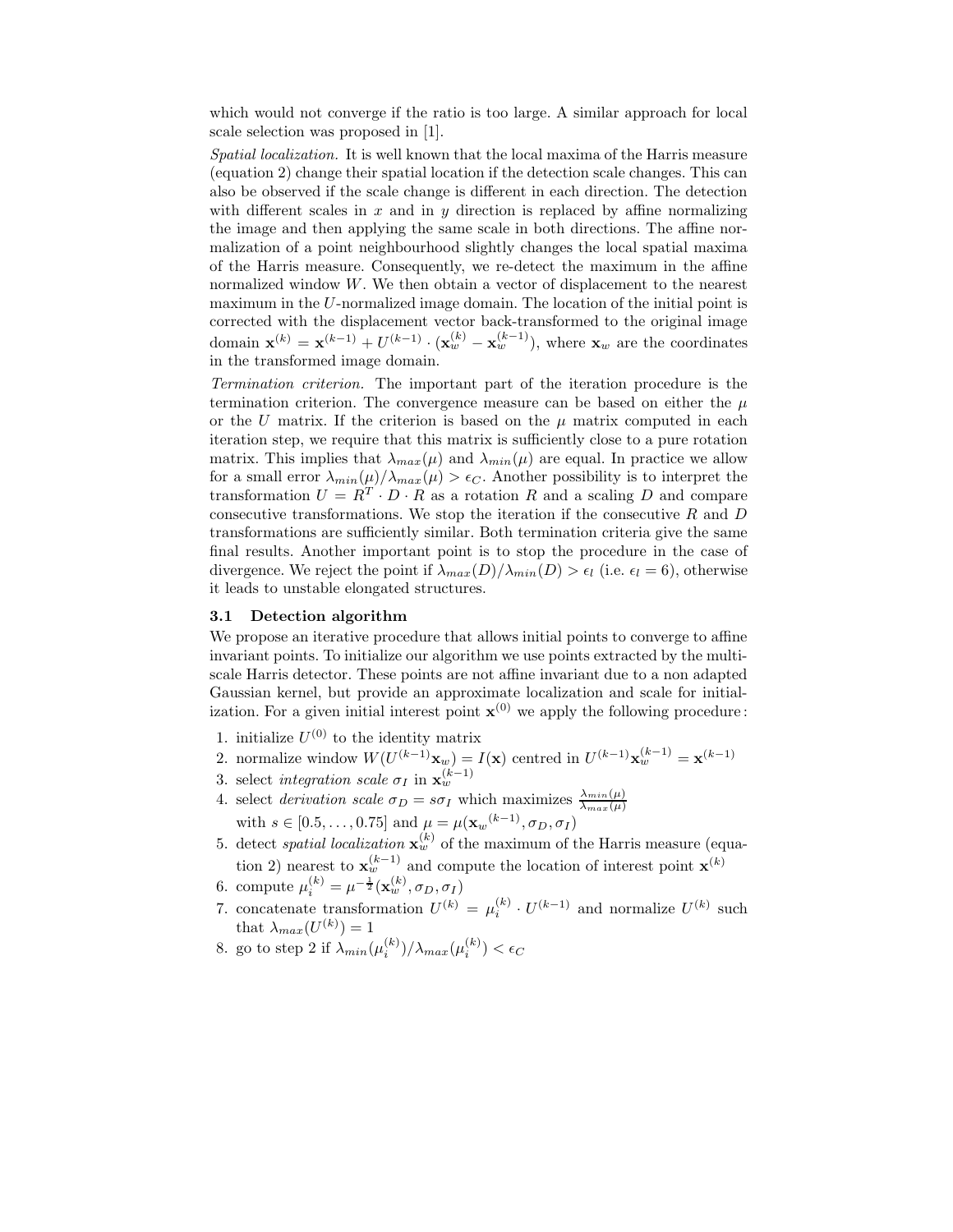Although the computation may seem to be very time consuming, note that most time is spent computing  $L_x$  and  $L_y$ , which is done only once in each step if the factor s is kept constant. The iteration loop begins with selecting the integration scale because we have noticed that this part of the algorithm is most robust to a small localization error of an interest point. However, scale  $\sigma_I$  changes if the shape of the patch is transformed. Given an initial approximate solution, the presented algorithm allows to iteratively modify the shape, the scale and the spatial location of a point and converges to a true affine invariant interest point.

The convergence properties of the shape adaptation algorithm are extensively studied in [9]. In general the procedure converges provided that the initial estimation of the affine deformation is sufficiently close to the true deformation and that the integration scale is well adapted to the local signal structure.

#### 3.2 Affine invariant interest point

Figure 1 presents two examples for interest point detection. Columns (a) display the points used for initialization which are detected by the multi-scale Harris detector. The circle around a point shows the scale of detection (the radius of the circle is  $3\sigma_I$ ). Note that there is a significant change in location between points detected at different scales and that the circles in corresponding images (top and bottom row) do not cover the same image regions. The affine invariant points to which the initial points converge are presented in the columns (b). We can see that the method converges correctly even if the location and scale of the initial point is relatively far from the point of convergence. Convergence is in general obtained in less than 10 iterations. The minor differences between the



Fig. 1. Affine invariant interest point detection : (a) Initial interest points detected with the multi-scale Harris detector. (b) Points and corresponding affine regions obtained after applying the iterative algorithm. (c) Point neighbourhoods normalized with the estimated matrices to remove stretch and skew.

regions in columns (b) are caused by the imprecision of the scale estimation and the error  $\epsilon_C$ . The relation between two consecutive scales is 1.2 and  $\epsilon_C$  is set to 0.96. It is easy to identify these regions by comparing their locations, scales and second moment matrices and to keep only one of them. We then obtain a set of points where each one represents a different image location and structure.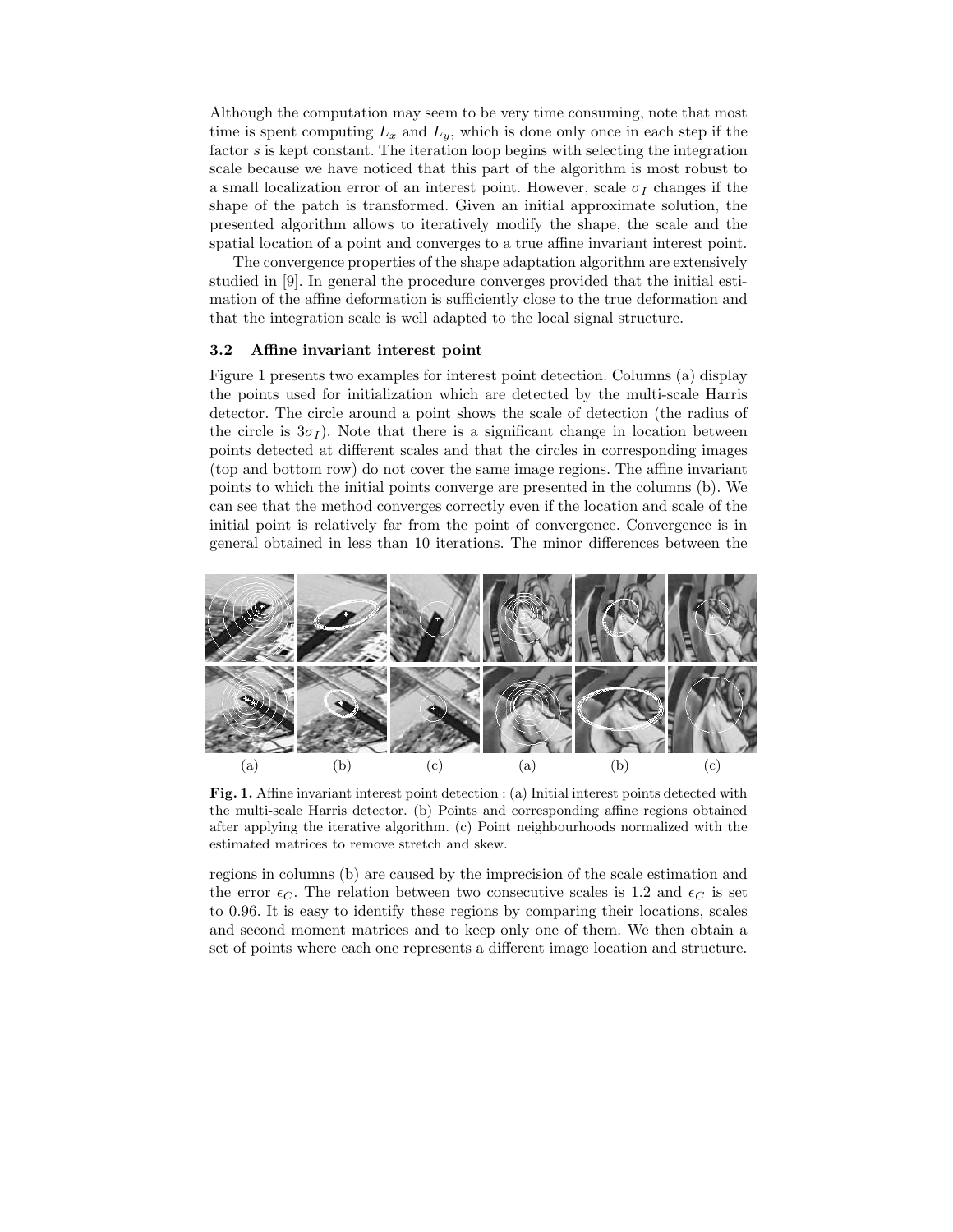Column (c) shows the points normalized with the estimated matrices to remove stretch and skew. We can clearly see that the regions correspond between the two images (top and bottom row).

#### 3.3 Repeatability of detectors

A comparative evaluation of different detectors is presented in the following. We compare our Harris-Affine method with two similar approaches [2, 11]. Mikolajczyk and Schmid [11] have developed a scale invariant interest point detector. Interest points are extracted at several scales with the Harris detector. Characteristic points are selected at the maxima over scale of the Laplacian function. We refer to this detector as Harris-Laplace. Baumberg [2] extracts Harris interest points at several scales and then adapts the shape of the region to the local image structure using an iterative procedure based on the second moment matrix. This method does not adapt location nor scale. It is referred to as Harris-AffineRegions.

An evaluation criterion for point detectors was described in [11]. It computes a repeatability score which takes into account the point location as well as the detection scale. We have extended this evaluation criterion to the affine case. The repeatability rate between two images is represented by the number of corresponding points with respect to the number of detected points. We consider two points  $x_a$  and  $x_b$  corresponding if :

- 1. the error in relative location of  $\|\mathbf{x}_a, H \cdot \mathbf{x}_b\| < 1.5$  pixel, where H is the homography between images (planar scenes are used for our evaluation)
- 2. the error in image surface covered by point neighbourhoods is less than 20%

$$
\epsilon_S = 1 - \frac{\mu_a \cap (A^T \mu_b A)}{\mu_a \cup (A^T \mu_b A)} < 0.2 \tag{6}
$$

where  $\mu_a$  and  $\mu_b$  are the elliptical regions defined by  $x^T \mu x = 1$ . The union of the regions is  $(\mu_a \cup (A^T \mu_b A))$  and  $(\mu_a \cap (A^T \mu_b A))$  is their intersection. A is a local linearization of the homography  $H$  in point  $x_b$ . We neglect the possible 1.5 pixel translation error while computing  $\epsilon_S$ , because it has a small influence and the homography between real images is not perfect.



Fig. 2. Images of one test sequence. The corresponding viewpoint angles are indicated below the images.

Figures 3 and 4 display average results for three real sequences of planar scenes (see figure 2). The viewpoint varied in horizontal direction between 0 and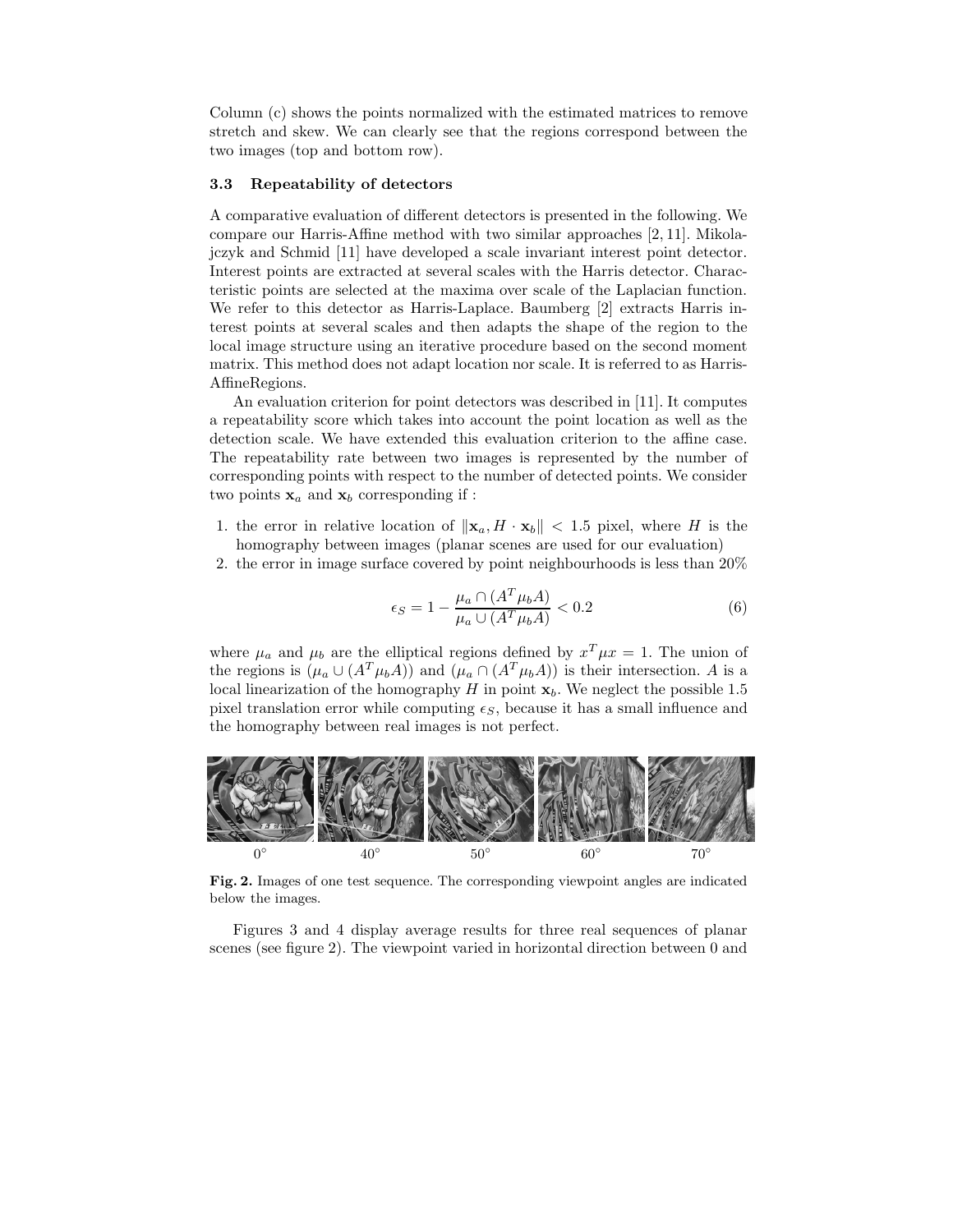70 degree. There are also illumination and zoom changes between the images. The homography between images was estimated with manually selected point pairs. Figure 3 displays the repeatability rate and figure 4 shows the localization



Fig. 3. Repeatability of detectors: a)  $Harris\_Affine$  - approach proposed in this paper, b)Harris AffineRegions - the multi-scale Harris detector with affine normalization of the point regions,  $c) Harris\_Laplace$  - the multi-scale Harris detector with characteristic scale selection.

and intersection error for corresponding points. We can notice in figure 3 that our detector significantly improves the results for strong affine deformations, that is for changes in the viewpoint angle of more than 40 degrees. The improvement is with respect to localization as well as region intersection (see figure 4). In the presence of weak affine distortions the Harris Laplace approach provides slightly better results. The affine adaptation does not improve the location and the point shape because the scaling is almost the same in every direction. In this case the uniform Gaussian kernel is sufficiently well adapted.



Fig. 4. Detection error of corresponding points : a) relative location b) surface intersection  $\epsilon_S$ .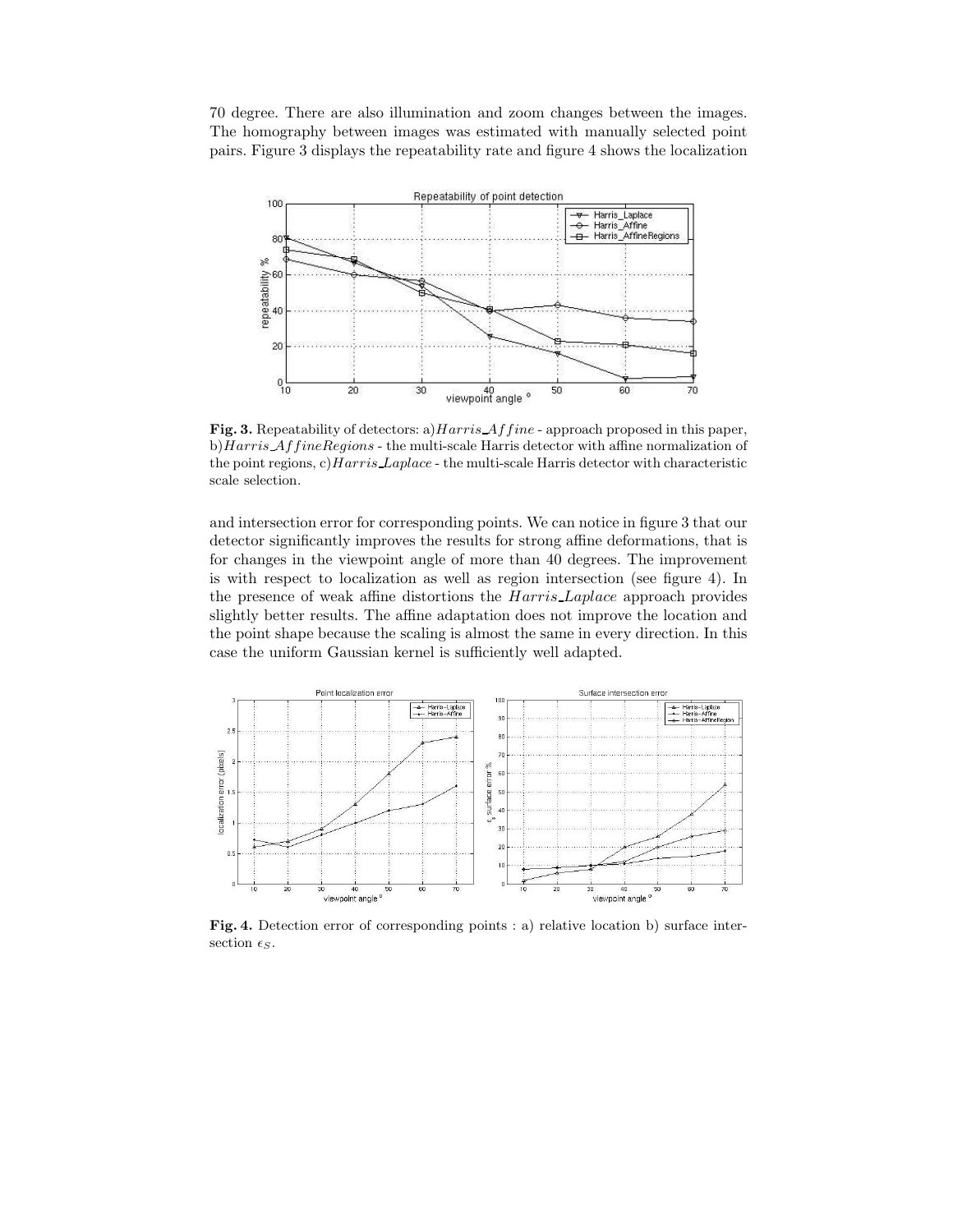### 4 Matching and recognition

Point detection. The initial set of interest points is obtained with the multi-scale Harris detector. The scale-space representation starts with a detection scale of 2.5 and the scale factor between two levels of resolution is 1.2. We have used 17 scale levels. The parameter  $\alpha$  is set to 0.06 and the threshold for the Harris detector is set to 1000 (cf. equation 2). For every point we then applied the iterative procedure to obtain affine invariant points. The allowed convergence error  $\epsilon_C$  is set to 0.96. Similar points are eliminated by comparing location, scale and second moment matrices. About 40% of the points do not converge and 2/3 of the remaining points are eliminated by the similarity measure, that is 20-30% of initial points provided by the multi-scale Harris detector are kept.

Descriptors. Our descriptors are normalized Gaussian derivatives. Derivatives are computed on image patches normalized with the matrix U estimated for each point. Invariance to rotation is obtained by "steering" the derivatives in the direction of the gradient [4]. To obtain a stable estimation of the gradient direction, we use an average gradient orientation in a point neighbourhood. Invariance to affine intensity changes is obtained by dividing the derivatives by the first derivative. We obtain descriptors of dimension 12 by using derivatives up to 4th order.

Similarity of descriptors. The similarity of descriptors is measured by the Mahalanobis distance. This distance requires the estimation of the covariance matrix Λ which encapsulates signal noise, variations in photometry as well as inaccuracy of the interest point location.  $\Lambda$  is estimated statistically over a large set of image samples. Given the scale, the gradient direction and the neighbourhood shape of points we can affine normalize the window and use cross-correlation as an additional distance measure.

Robust matching. To robustly match two images, we first determine point-topoint correspondences. We select for each descriptor in the first image the most similar descriptor in the second image based on the Mahalanobis distance. If the distance is below a threshold, the match is kept. We obtain a set of initial matches. These matches are verified by the cross-correlation measure which rejects less significant matches. Finally a robust estimation of the geometric transformation between the two images based on RANdom SAmple Consensus (RANSAC) rejects inconsistent matches. For our experimental results the transformation used is either a homography or a fundamental matrix. A model selection algorithm [6] can be used to automatically decide which transformation is the most appropriate one.

Database retrieval. A voting algorithm is used to select the most similar images in the database. This makes retrieval robust to mismatches as well as outliers. For each interest point of a query image, its descriptor is compared to the descriptors in the database. If the distance is less than a fixed threshold, a vote is added for the corresponding database image. Note that a point cannot vote several times for the same database image. The database image with the highest number of votes is the most similar one.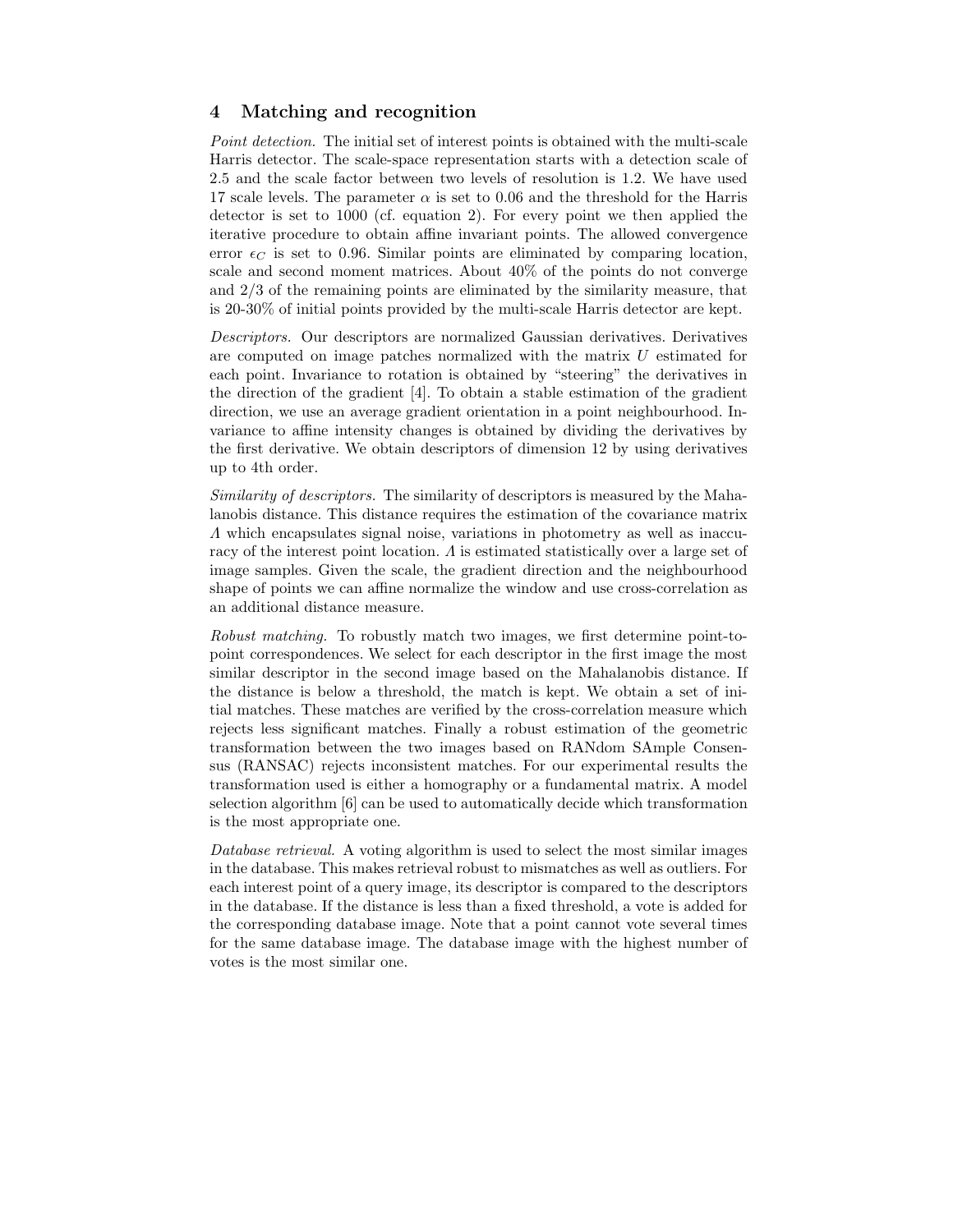## 5 Experimental results

In this section we present matching and recognition results based on the method described in section 4. All the tests were carried on real images [17].



Fig. 5. Robust matching : (a) There are 78 couples of possible matches among the 287 and 325 detected points. (b) There are 43 point matches based on the descriptors and the cross-correlation score. 27 of these matches are correct. (c)There are 27 inliers to the robustly estimated homography. All of them are correct.

Matching. Figure 5 illustrates the results of the matching procedure. In order to separate the detection and matching results, we present all the possible correspondences determined with the homography in column (a). There are 78 corresponding point pairs among the 287 and 325 points detected in the first and second images respectively. We first match the detected points with the Mahalanobis distance and obtain 53 matches (29 correct and 24 incorrect). An additional verification based on the cross-correlation score rejects 10 matches (2 correct and 8 incorrect). These 43 matches (27 correct and 16 incorrect) are displayed in column (b). The images in column (c) show the 27 inliers to the robustly estimated homography. Note that there is a significant perspective transformation between the two images. A second example is presented in figure 6a. The images show a 3D scene taken from significantly different viewpoints. This image pair presents a more significant change in viewpoint than the images in figure 7c which were used in [13, 16] as an example for matching. In the figure 6b, we show a pair of images for which our matching procedure fails. The failure is not due to our detector, as the manually selected corresponding points show. It is caused by our descriptors which are not sufficiently distinctive. Note that the corners of sharp or wide angles, of light or dark intensity are almost the same once normalized to be affine invariant. If there is no distinctive texture in the region around the points, there are too many mismatches and additional constraints as for example semi-local constraints [3] should be used.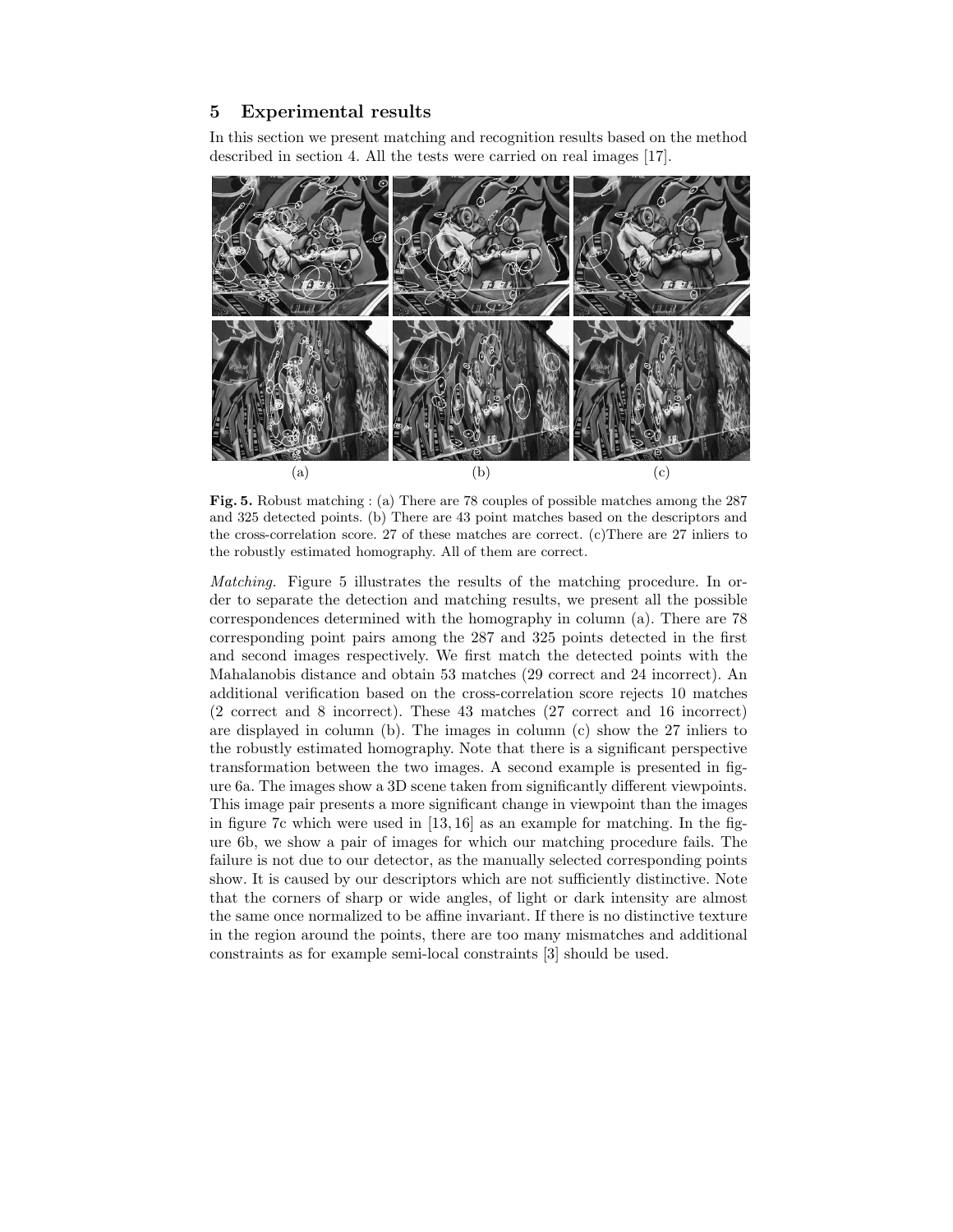

Fig. 6. (a) Example of a 3D scene observed from significantly different viewpoints. There are 14 inliers to a robustly estimated fundamental matrix, all of them correct. (b) An image pairs for which our method fails. There exist, however, corresponding points which we have selected manually.

Database retrieval. In the following we present retrieval results from a database with more than 5000 images. The images in the database are extracted from video sequences which include movies, sport events and news reports. Similar images are mostly excluded by taking one image per 300 frames. Furthermore, the database contains one image of each of our 4 test sequences. The second row of figure 7 shows these four images. The top row displays images for which the corresponding image in the database (second row) was correctly retrieved. Note the significant transformations between the query images and the images in the database. There is a scale change of a factor of 3 between images of pair (a). Image pairs (b) and (c) show large changes in viewing angle. Image pair (d) combines a scale change with a significant change in viewing angle. The displayed matches are the inliers to a robustly estimated transformation matrix between the query image and the most similar image in the database.

#### Conclusions and discussion

In this paper we have described a novel approach for interest point detection which is invariant to affine transformations. Our algorithm simultaneously adapts location as well as scale and shape of the point neighbourhood. None of the existing methods for interest point detection simultaneously solves for all of these problems during feature extraction. Our affine invariant points and the associated corresponding regions allow matching and recognition in the presence of large scale and viewpoint changes. Experimental results for wide baseline matching and recognition are excellent. Future work includes the development of more discriminant descriptors as well as the use of neighbourhood constraints.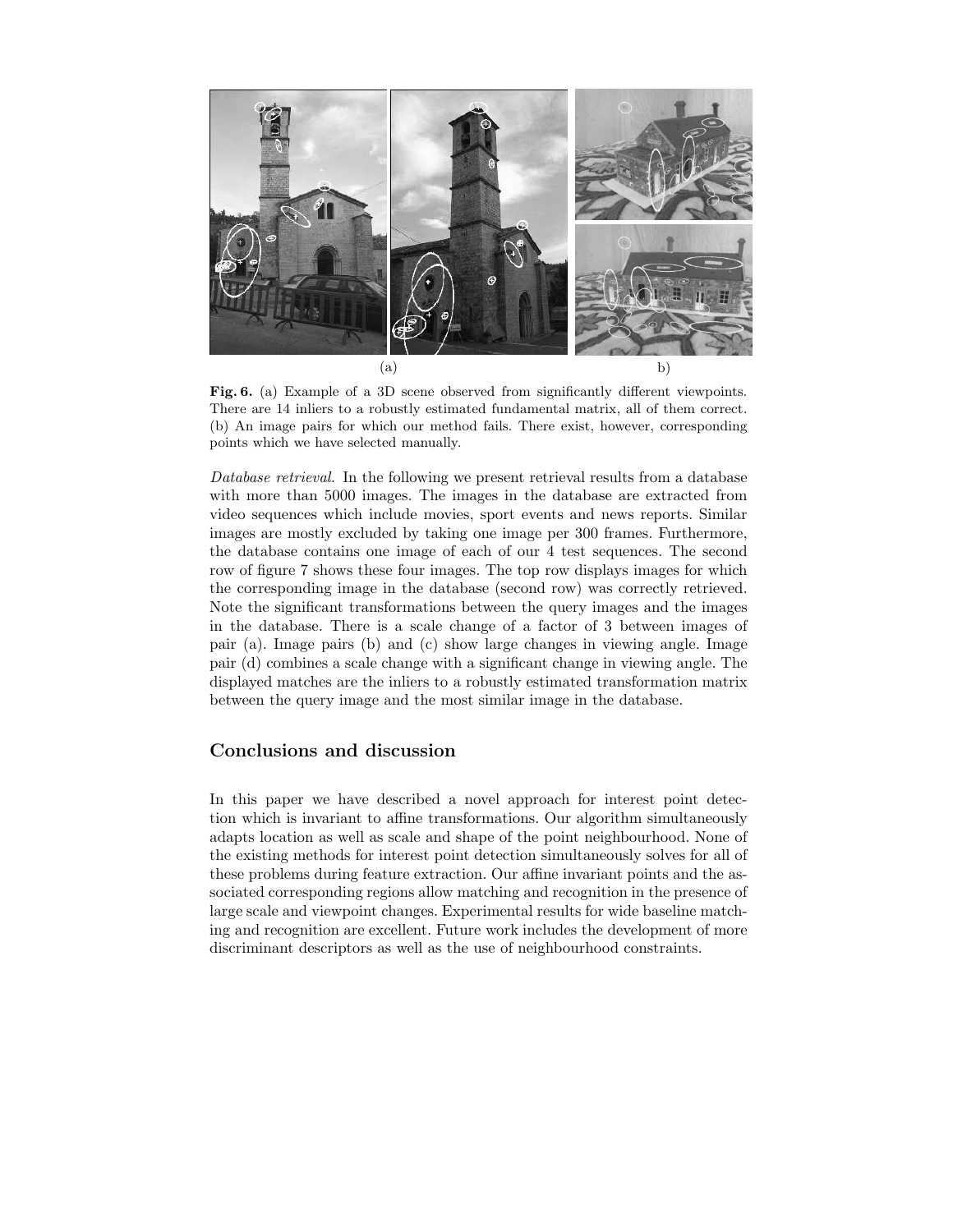

Fig. 7. For image pairs (a),(b) and (c) the top row shows the query images and the bottom row shows the most similar images in the database. For image pair (d) the left image is the query image and the right one the image in the database. The displayed matches are the inliers to a robustly estimated fundamental matrix or homography between the query image and the most similar image in the database. There are (a) 22 matches, (b) 34 matches, (c) 22 matches and (d) 33 matches. All of them are correct.